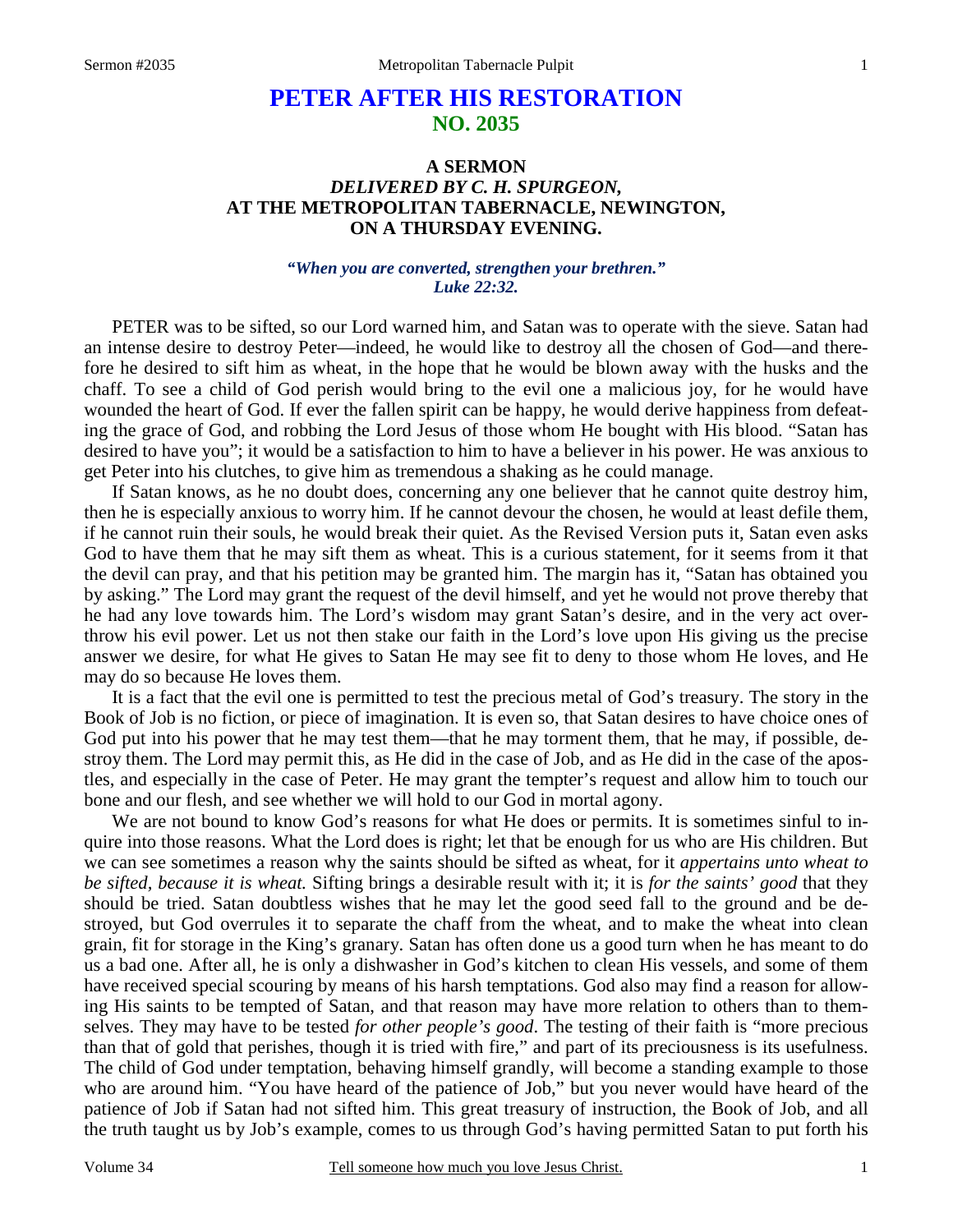hand and to press the patriarch so sorely. We also may be afflicted not so much for ourselves as for others, and this may be remarkably the case in the instances of those of you whom God makes useful to a large circle of friends. You live for others, and therefore suffer for others. The whole of your lives will not be accounted for by yourselves, but by your surroundings. As a minister I may have to be tempted because temptation is one of the best books in a minister's library. As a parent you may need affliction, because a father without a trial can give no counsel to a tempted child. Public workers may have to be tried in ways which, to a private Christian, are unnecessary. Let us accept remarkable discipline if thereby we are qualified for remarkable service. If by the roughness of our own road we are trained to conduct the Lord's sheep along their difficult pathway to the pastures on the hilltops of glory, let us rejoice in every difficulty of the way. If apostles, and men like Peter, had to be put into Satan's sieve while they were being trained for their lifework, we may not hope to escape.

Observe, dear friends, what came before the sifting and went with the sifting. Note well that blessed "but." *"But I have prayed for you."* Not, "Your brethren have prayed for you." Not, "You have prayed for yourself." But, *"I* have prayed for you." Jesus, that master in the art of prayer, that mighty pleader who is our advocate above, assures us that He has already prayed for us. "I have prayed for you," means—before the temptation I have prayed for you. I foresaw all the danger in which you would be placed, and concerning that danger I have exercised My function as high priest and intercessor. "I have prayed for you." What a divine comfort is this to any who are passing through deep waters! You only go where Jesus has gone before you with His intercession. Jesus has made provision for all your future in a prayer already presented, "I *have* prayed for you." You may be much comforted by the prayers of a minister, or of some Christian man who has power with God, but what are all such intercessions compared with the praying of your Lord? It were well to have Noah, Samuel, and Moses praying for us, but better far to have Jesus say, "I have prayed for you." Blessed be God, Satan may have his sieve, but as long as Jesus wears His breastplate we shall not be destroyed by Satan's tossing.

Notice that the principal object of the prayer of our Lord was, *"that your faith fail not."* He knows where the vital point lies, and there He holds the shield. As long as the Christian's faith is safe the Christian's self is safe. I may compare faith to the head of the warrior. O Lord, You have covered my head in the day of battle, for You have prayed for me that my faith fail not. I may compare faith to the heart, and the Lord holds His shield over the heart that we may not be injured where a wound would be fatal. "I have prayed for you, that your faith fail not." Faith is the standard-bearer in every spiritual conflict, and if the standard-bearer fall, then it is an evil day; therefore our Lord prays that the standard-bearer may never fail to hold up His banner in the midst of the fray, "I have prayed for you, that your faith fail not." If faith fails, everything fails; courage fails, patience fails, hope fails, love fails, joy fails. Faith is the root-grace, and if this is not in order, then the foliage of the soul, which shows itself in the form of other graces, will soon begin to wither. "I have prayed for you, that your faith fail not."

Learn a lesson from this, my brother—that you take care to commend your faith unto your God. Do not begin to doubt because you are tempted; that is to lay bare your breast. Do not doubt because you are attacked; that is to loosen your harness. Believe still. "I had fainted," said David, "unless I had believed." It must be one thing or the other with us; believing, or fainting; which shall it be? "Above all, taking the shield of faith." Not only taking it so that, it may cover all, but making this the vital point of holy carefulness. Watch in all things, but especially guard your faith. If you are careful about one thing more than another, above all be careful of your faith. "I have prayed for you, that your faith fail not." Our Savior's pleading goes to the point, and thus it teaches us where to direct our own desires and our own prayers. He asks for us far more wisely than we shall ever learn to ask for ourselves; let us copy His petitions.

Therefore it follows because of Christ's prayer that, though Peter may be very badly put to it, yet he shall be recovered, for Christ speaks of it as of an assured fact*—"When you are converted."* As much as to say—When you come back to your old life and your old faith, then exercise yourself usefully for your Lord. He speaks of Peter's restoration as if it were quite sure to be. And is it not quite sure to be? If Jesus, the Beloved of the Father, prays for His people, shall He not win His suit with God? He will win it! He will uplift Peter from among the siftings where Satan has thrown him. We are sure He will, for in

2

2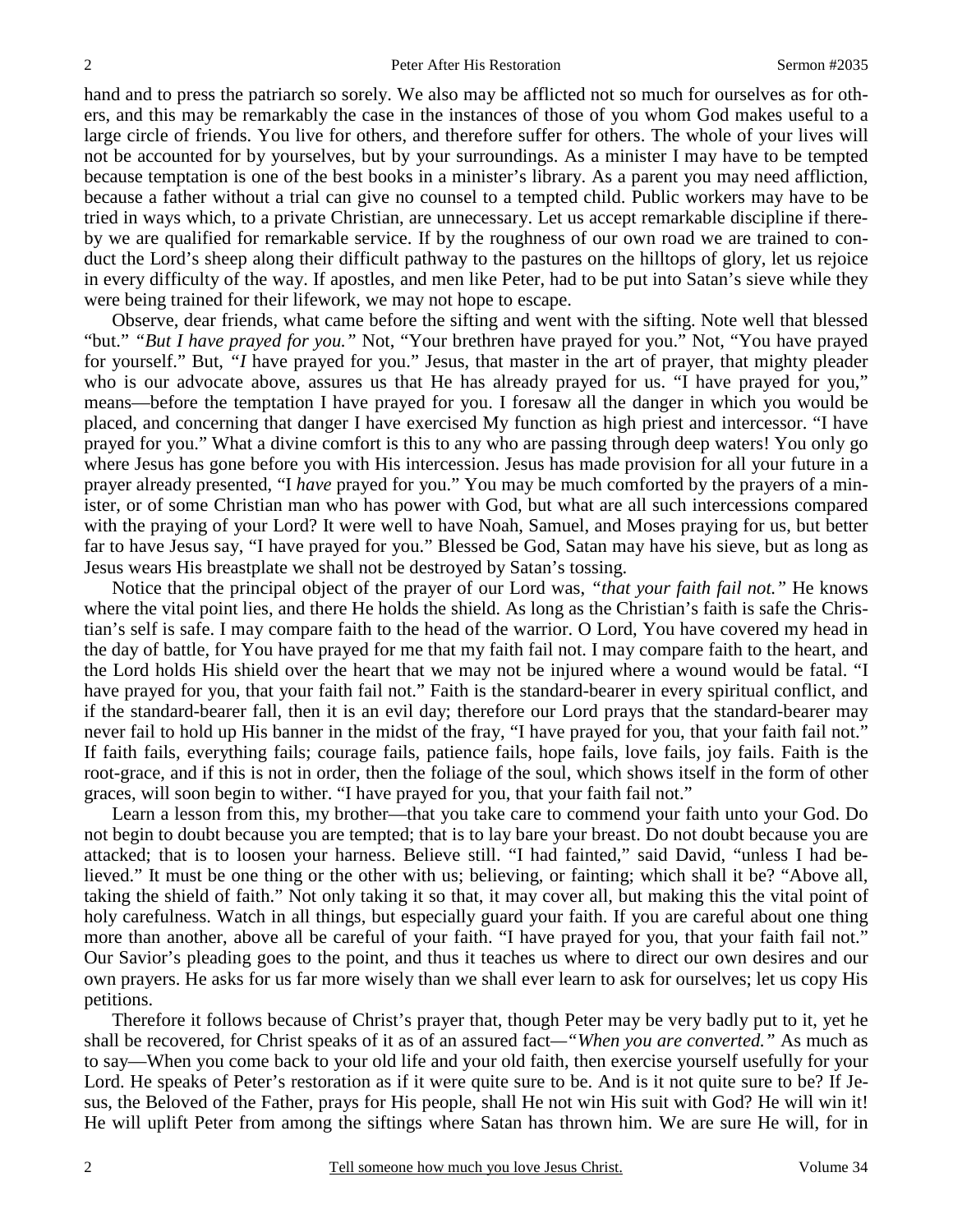prospect thereof, He sets him a loving and suitable task, "When you are converted, strengthen your brethren." The establishment and confirmation of all the rest are to hinge upon the setting up in his place of poor thrice-denying Peter.

Now, beloved friends, I may be addressing a number of persons who believe on the Lord Jesus Christ as Peter did, but they have fallen into a bad state, and need a new conversion. I am very sorry for you, but I am by no means staggered at the sight of you, for you belong to a numerous class. When sitting to see inquirers I am constantly stumbling on backsliders, who come back very sincerely and very truly, and feel right pleased to find a Christian home again. I meet with many who have been outside in the world, some of them, for years, attending the house of God very irregularly, and seldom or never enjoying the light of God's countenance. They have wandered so that none can tell whether they are the Lord's or not, except the Lord Himself, and He always knows them that are His. I bear happy witness that the Lord brings His own back again. Though the Lord's sheep stray, yet the Good Shepherd finds them. Though the Lord's children go into the far country, yet they each one in due time say, "I will arise, and go to my Father." It is not every prodigal that returns, but only the prodigal *son*. In due time, the son returns to the Father's house. It is not every bit of stuff that falls on the ground that is found again, but the woman's piece of money is sure to be discovered. She will not lose it; it is hers, and she values it; she sweeps the house, and makes any quantity of dust until she finds it. The Lord will find His own, even though Satan tries to prevent the gracious discovery.

It may be, some of you have wandered into error. May you be brought back very speedily, and if you are, we are going to say to you tonight, "Strengthen your brethren." Possibly there has been a general decay in grace within your soul; you have lost your joy, your peace, your love, your zeal. This is sad; may the Lord restore you in answer to the prayer of Him that redeemed you, and then, when you are converted, seek to recover your brethren from the decay of their graces which has also injured them. You will not be converted in quite the same sense as you were at first, but yet you will be turned again to your old life, and hope, and then you are to strengthen your brethren by aiming at their restoration to their first love and earliest zeal. Perhaps you have been neglectful. I find that many who were good Christian people in the country, always at the house of prayer, and walking near to God, will come up to this wicked London to live, and the change is a serious injury to them. They get lost to Christian society, and by degrees they become deteriorated by the ungodliness of this modern Sodom. Nobody in the street wherein they live ever goes to a place of worship, and they do not know anybody at the chapel, or at the church, and so they give up going to public worship, and fall into the ways and habits of the ungodly world. They are not happy. God's children never are happy when they leave their Father. If you have ever eaten the white bread of heaven, you will never rest content with the black ashes of earth. If the flavor of Christ's love has once been in your mouth, you are spoiled for a worldling. You will not make an expert sinner now, for your hand is out of it. Once converted, you must be a child of God, or nothing. You are ruined for this world, and if the world to come is not yours, where are you? The devil himself will not like you long; you are not of his sort. There is something about you that will not suit Satan any more than Jonah suited the whale. The whale was quite as glad to part with Jonah as Jonah was to be set free from the whale. I see arrangements for your coming home again. The Lord devises means that His banished shall not perish; those tokens of disquiet, those starts in your sleep, those horrible forebodings, those inward hungerings, are all pulling at you to come home. You have been trying to feed upon the dust which is ordained to be the serpent's meat, and if the Lord had not loved you, you would have done so. A deceived heart has turned you aside, but in love to your soul the Lord has made you aware of it, and your cry is, "I will go and return to my first husband, for then was it better with me than now." These are tokens by which I am assured that the Lord will bring His own back. I rest confident that He will turn them, and they shall be turned, and I am going to talk to backsliders about what they are to do when they do come back again.

We are going to take it for granted that they will come back, and to speak to them now about what it is their privilege to attempt under such gracious circumstances. "When you are converted, strengthen your brethren." First, *it is the restored man's duty*. Secondly, *he has a special qualification for it*. And thirdly, *it will be a great blessing to him to set about it*.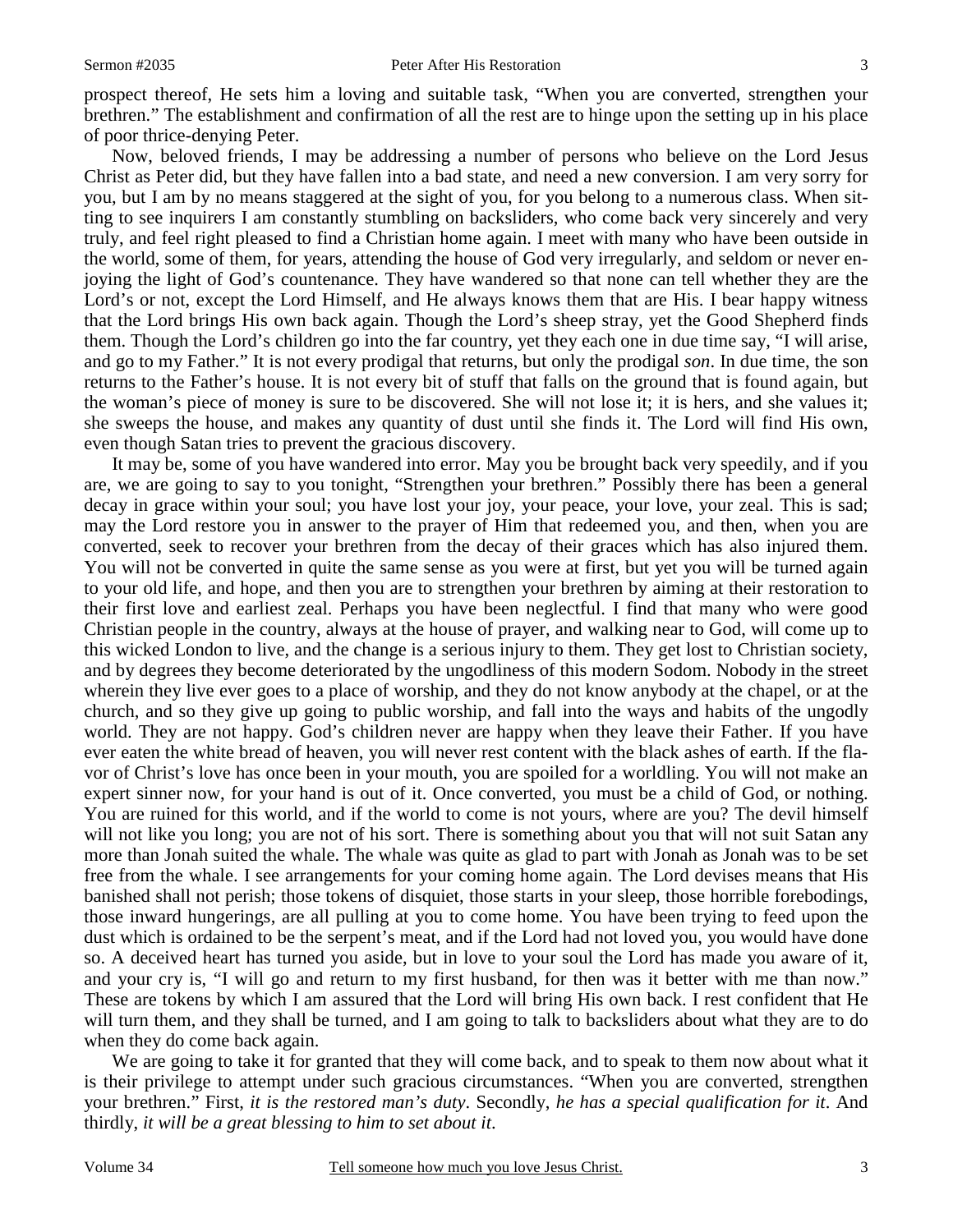**I.** First it is HIS DUTY. He has gone astray, and he has been brought back; what better can he do than to strengthen his brethren?

*He will thus help to undo the evil which he has worked*. Peter must have staggered his brethren. Some of them must have been quite frightened at him. John soon looked after him, but then they were not all Johns. Full of love, John soon hunted up Peter, but the others must have felt that he was a mere reed shaken by the wind. It must have staggered the faith of the weaker sort to see that Peter, who had been such a leader among them, was among the first to deny his Lord. Therefore, Peter, you must build what you have thrown down, and bind up what you have torn! Go and talk to these people again, and tell them how foolish and weak you were. Warn them not to imitate your example. You must henceforth be bolder than anybody else that you may in some measure undo the mischief which you have done.

Now, think of this, any of you who have been cold towards the Lord. You have wasted months, and even years, in backsliding. Try to recover lost ground. It will be almost impossible for you to do it, but do at least make a serious attempt. If anybody has been staggered by your backsliding, look after him, and try to bring him back, and strengthen him. Ask his pardon, and beg him to recover the strength of which you helped to rob him. This is the least that you can do. If almighty love has drawn you back again after sad wanderings, lay yourself out with all your heart to do good to those who may have been harmed by your sad turnings aside. Am I asking more of you than simple justice demands?

Besides, *how can you better express your gratitude to God* than by seeking to strengthen your weak brethren when you have been strengthened yourself? After our first conversion, you and I were found seeking earnestly after sinners like ourselves. We had been newly brought out of the house of bondage, and we longed to lead other slaves into the liberty wherewith Christ makes men free. This, I say, we ought to do when first brought to Jesus' feet, but if, to our disgrace, we have turned aside, and have backslidden, and if, to God's infinite glory, He has restored our souls, and made us strong again, then we ought to renew our zeal for the salvation of others, and we ought to have a special eye to backsliders like ourselves. We should say, "Lord, I will show how much I thank You for restoring me, by endeavoring to find any that have been overtaken in a fault, that I may restore such in the spirit of meekness, remembering myself also, since I have been tempted, and have not stood against the temptation." Those of you whom the Good Shepherd has restored should have a quick eye for all the sickly ones of the flock, and watch over these with a sympathetic care. You should say, "This is the field which I shall try to cultivate. Because in my spiritual sickness the Lord has been pleased to deal so graciously with me, I would therefore lay myself out to cherish others who are diseased in soul."

Do you not think, too, that this becomes our duty, because, *doubtless, it is a part of the divine design?* Never let us make a mistake by imagining that God's grace is given to a man simply with an eye to himself. Grace neither begins with man nor ends with him with an object confined to the man's own self. When God chose His ancient people Israel, it was not merely that Israel might enjoy the light, but that Israel might preserve the light for the rest of the nations. When God saved you, He did not save you for your own sake, but for His own Name's sake, that He might through you show forth His mercy to others. We are windows through which the light of heavenly knowledge is to shine upon multitudes of eyes. The light is not for the windows themselves, but for those to whom it comes through the windows. Have you ever thought enough about this? When the Lord brings any of you back from your backsliding, it is decidedly with this view—that you may be qualified to sympathize with others and wisely guide them back to the fold. All your history, if you read it aright, has a bearing upon your usefulness to your fellow men. If you have been permitted, in an hour of weakness to grow cold, or turn aside, and if the Lord, in unspeakable compassion, has restored you to His ways, surely this must be His motive that you may afterwards strengthen your brethren.

By the way, the very wording of the text seems to suggest the duty; we are to strengthen our "brethren." We must do so *in order that we may manifest brotherly love, and thus prove our sonship towards*  God. Oh, what a blessed thing it is when we come back to God, and feel that we are still in the family! That was the point which we debated with ourselves; we feared that we were not the Lord's. Whatever some may say about that hymn—

#### *Often it causes anxious thought."*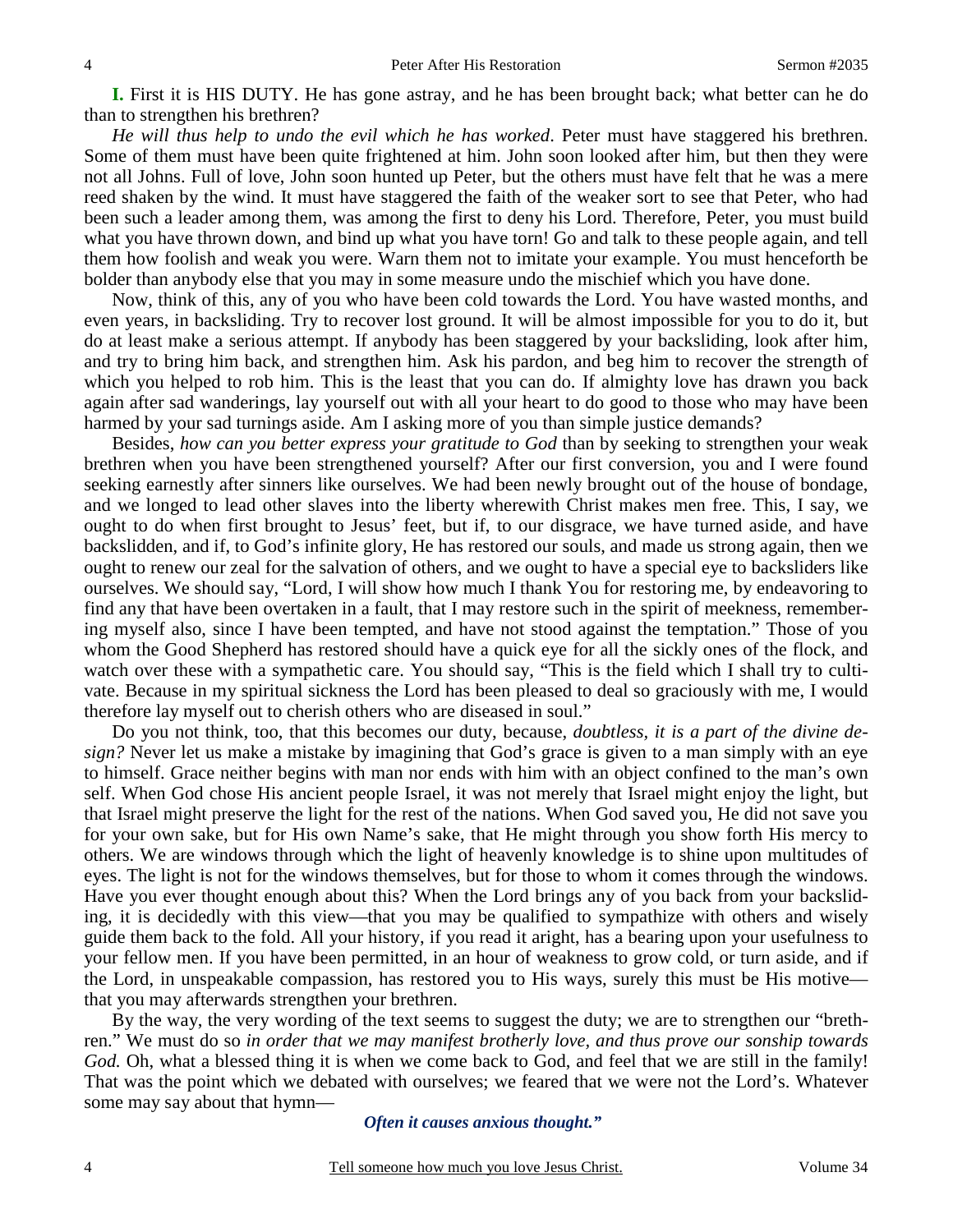I do not give much for the man who has not sometimes had to sing it in the minor key. It is a pity that he ever should have to sing it; he will not if he walks before the Lord with care and watchfulness, but when he has been a naughty child, when his life has not been what it should be, if he does not doubt himself we must take leave to doubt for him. How can he help asking—

# *"Do I love the Lord or no? Am I His or am I not?"*

I am inclined to say with a good experiential writer—

#### *"He that never doubted of his state, He may—perhaps he may too late."*

It is not an ill thing to try yourselves, and see whether your faith is gold or dross. To have a question about your position in the heavenly family is a very painful thing, and should not be endured one moment if it is in our power to solve the doubt. But if the Lord has brought you back as His child, you now know that you belong to the family, and it will be suggested at once to you to do something for *the brethren*. Naturally, you will look around to see whether there is any child of God to whom you can show favor for his Father's sake. You have injured all by your backsliding, and hence it is your duty, when restored to the family, to benefit them all by special consecration and double earnestness. Let it be your delight, as well as your duty, to strengthen your brethren. Prove that you are a brother by acting a brother's part, and claim your privilege as a child, and exercise it as a child should, by helping another child that is in need. I think that the text within itself contains this argument.

Let us see to it, dear friends, if we have been restored, that we try to look after our weak brethren, *that we may show forth a zeal for the honor and glory of our Lord*. When we went astray we dishonored Christ. If any of these others go astray they will do the same. Therefore let us be watchful, that if we can we may prevent their being as foolish as we have been. Let us learn tenderness from our own experience, and feel a deep concern for our brethren. If one member of this church sins we all suffer—in our reputation, at any rate, and, especially, the best known among us have to bear a great deal because of the inconsistency of this person and of that. Do you want us to be wounded through you? My beloved friends, I do not think that one of you would wish to cast reproach upon your minister. Alas! Christ Himself suffers. His worst wounds are those which He receives in the house of His friends. Peter, if you ever denied your Master, mind you look well to others who are growing presumptuous as you were before your great sin. If you meet anyone who is beginning to say, "I will go with you to prison, and to death," give him a gentle jog, and say, "Mind, brother, you are going near a nasty hole into which I once fell. I pray you take warning from me." If you speak experientially, you will have no cause to boast, but you will find in your own sin a reason why you should tenderly guard your brethren lest they should cause like dishonor to that dear Name which is more precious, I hope, to you than life itself. "When you are converted, strengthen your brethren." It is your duty.

**II.** Now secondly, HE HAS A QUALIFICATION FOR IT. This Peter is the man who, when he is brought back again, can strengthen his brethren. He can strengthen them by telling them of *the bitterness of denying his Master.* He went out and wept bitterly. It is one thing to weep; it is another thing to weep bitterly. There are sweet tears, as well as salt tears, but oh, what weeping a sin costs a child of God! I recollect a minister speaking very unguardedly; he said that the child of God lost nothing by sin except his comfort, and I thought, "Oh dear me! And is that nothing? Is that nothing?" It is such a loss of comfort that, if that were all, it would be the most awful thing in the world. The more God loves you, and the more you love God, the more expensive will you find it to sin. An ordinary sinner sins cheaply; the child of God sins very dearly. If you are the King's favorite, you must mind your manners, for He will not take from you what He will take from an enemy. The Lord your God is a jealous God, because He is a loving God. He has such love for His own chosen that, if they turn aside, His jealousy burns like coals of juniper. May God keep us from ever provoking His sacred jealousy by wandering at any time into any kind of sin. Now Peter, because he could tell of the bitterness of backsliding, was the man to go and speak to anyone who was about to backslide, and say, "Do not do so, my brother, for it will cost you dear."

Again, Peter was the man to tell another of *the weakness of the flesh,* for he could say to him, "Do not trust yourself. Do not talk about never going aside. Remember how I talked about it. I used to be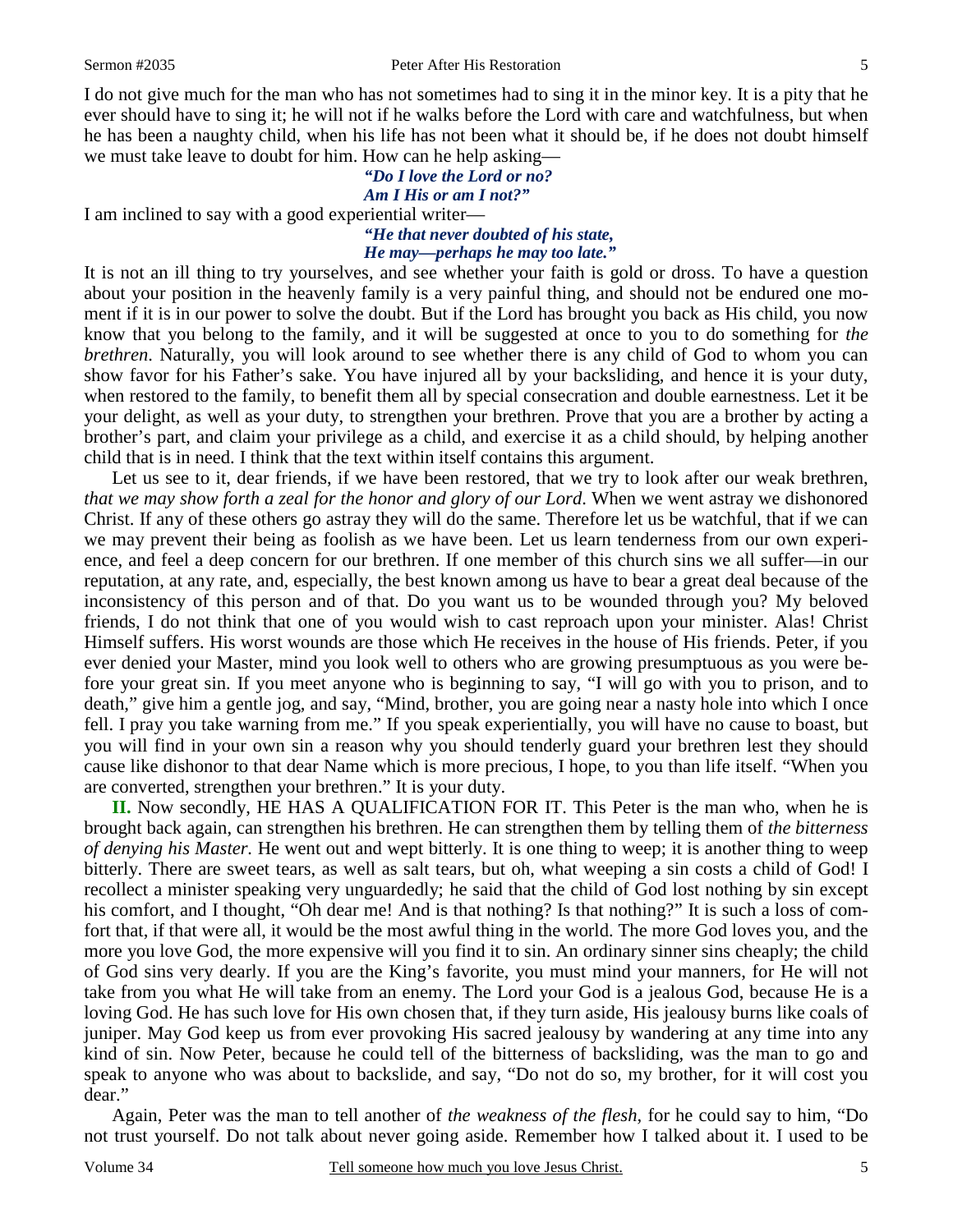very lofty in my talk and in my feelings, but I had to be brought down, I felt so sure that I loved my Lord and Master, that I put great confidence in myself, and could not think that I should ever wander from Him. But see, see how I fell. I denied Him thrice before the time called cock-crowing." Thus, you see, Peter was wonderfully qualified, by having known the bitterness of sin, and by feeling the weakness of his own flesh, to go and strengthen others in these important points.

But he was also qualified to bear his personal witness to *the power of his Lord's prayer*. He could never forget that Jesus had said to him, "I have prayed for you." He would say to any brother who had grown cold or presumptuous, "the Lord Jesus prayed for me, and it was because of His prayer that I was preserved from going farther, so that I was led back, and delivered from the sieve of the Evil One." Do you not think that this would strengthen any trembling one when Peter mentioned it? It is wonderful how men and women are helped by those who have had a similar experience to themselves. Theory is all very well, but to speak experientially has a singular power about it. How one can comfort the bereaved if one has been bereaved himself! But how little can the young and inexperienced yield consolation to those who are greatly tried, even though they are anxious to do so! And so, brethren, if the Lord has blessed you, and remembered you in His great mercy, and you know the power of the prayer of the great Intercessor, you can strengthen your brethren by reminding them of the perseverance of the Savior's love.

And could not Peter speak about *the love of Jesus to poor wanderers?* The Lord turned and looked upon Peter, and that look broke Peter's heart, and afterwards the Lord spoke to Peter by the sea, and said to him, "Feed My sheep, and feed My lambs." O beloved, Peter would always remember that, and he would speak of it to any whom he found in a sad and weary condition. He would say, "My Lord was very good to me, and was willing to receive me back. No, He did not wait until I came back, but He came after me. He sent after me, saying, Go tell My disciples *and Peter,* and when He saw that I was penitent, He never rebuked me, except in such a gentle side-way that I was rather comforted than rebuked by what He said." Oh, you that have wandered, and Christ has restored you, comfort the wanderers when you see their tears! When you hear any word of doubt, or anything like despair from them, tell them that there is no truth in the suggestion of Satan that Christ is unwilling to forgive. Beseech them not to slander that dear heart of love, which is infinitely more ready to melt towards the penitent than the penitent's heart is to melt towards it. You know it. You know that you can speak not only what you have read in the Bible, but what you have felt in your own heart. You are qualified, therefore, to strengthen your brethren.

And could not Peter fully describe *the joy of restoration?* "Oh," he would say, "do not wander. There is no good in it. Do not go away from Jesus. There is no profit to be found there. Come back to Him; there is such peace, such rest with Him. Never, never go away again." Peter ever afterwards in his epistles—and we are sure that it must have been the same in his spoken ministry—would testify to the love and goodness of Christ, and urge the saints to steadfastness in the faith. I would appeal to any child of God here whether he ever gained anything by going away from Christ. No, brothers and sisters, the old proverb says that honesty is the best policy, but I will turn it to a higher use, and say, "Holiness is the best policy." Communion with Christ is the happiest life. If you gained all the world and did not lose your soul, but only lost the light of Christ's countenance for a few days, you would have made a poor bargain. There is heaven in every glance of His eye. There is infinite joy in every word of His mouth when He speaks comfortably to His servants. Go not away from Him. Be like Milton's angel, who lived in the sun. Abide in Christ, and let His Words abide in you. Closer, closer, closer, this is the way to spiritual wealth. To follow afar off, and live at a distance from Christ, even if it does not make your soul perish, yet it will wither up your joys, and make you feel an unhappy man, an unhappy woman. Therefore, all those who have tried it should bear their witness, and put their experience into the scale as they thus strengthen their brethren.

**III.** And now, lastly, the restored believer should strengthen his brethren, because IT WILL BE SUCH A BENEFIT TO HIMSELF. He will derive great personal benefit from endeavoring to cherish and assist the weak ones in the family of God.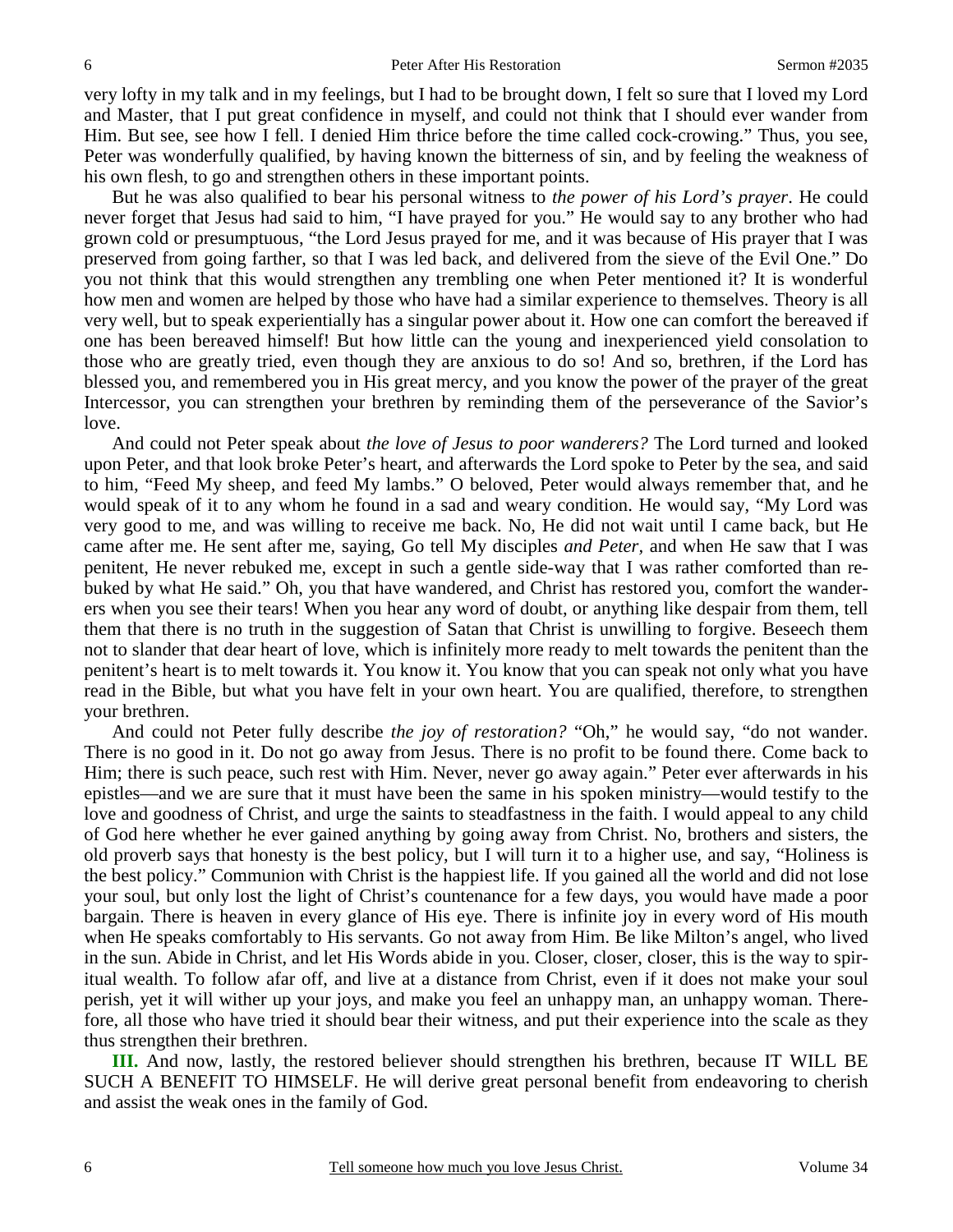#### Sermon #2035 Peter After His Restoration

7

Brother, do this continually and heartily, for thus you will be *made to see your own weakness*. You will see it in those whom you succor. As you see how they doubt, or grow cold, or become lukewarm, you will say to yourself, "These are men of like passions with myself. I see which way I shall drift unless the grace of God sustains me." It will lead you to throw out another anchor, and get a fresh hold, as you see how they yield to the tide. One man is wonderfully like another man, only that other men are better than we are, and when we are trying to strengthen them, we are not to look upon ourselves as superior beings, but rather as inferior beings, and say, " He fell yesterday, I may fall today, and if I do not fall today, I may tomorrow." All the weaknesses and follies you see in others, believe that they are in yourself, and that will tend to humble you. I think that a true minister is often excited to better work by what he sees of weakness in his people, because he says to himself, "Am I feeding this flock well?" Perhaps he thinks to himself, "If I had properly tended them they would not have shown all these weaknesses," and then he will begin to blame his own ministry, and look to his own heart, and that is a good thing for us all. We very seldom, I think, blame ourselves too much, and it is a benefit to us to see our own failings in others.

But what *a comfort* it must have been to Peter *to have such a charge committed to him!* How sure he must have felt that Jesus had forgiven him, and restored him to His confidence, when the Lord, having asked him, "Do you love Me?" said to him, "Feed My sheep; feed My lambs." Peter is all right again, or else Christ would not trust lambs to him. Peter must be all right, or else Jesus would not put the sheep under his care. It is a grand proof of our being fully restored to the divine heart, when the Lord entrusts us with work to do for His own dear children. If you and I are made the means of strengthening our brethren, what a comfort it will be to our hearts! I know that it is not the highest form of comfort, for Jesus would say of it, "Rejoice not in this, but rather rejoice that your names are written in heaven," but still to a loving child of God it is no mean consolation to find that God is using him. I know, for my own part, that when I go to see our friends who are ill, and near to die, it is a supreme consolation to see how calm they always are, without any exception; yes, and how joyful they generally are—how triumphant in the departing hour! Then I say to myself, "Yes, my Master has owned my ministry." The seals of fresh conversions are very precious, but the surest seals are these dying saints, who have been nurtured in the gospel that we have preached. They prove the truth of it, for if they do not flinch when they stand looking into eternity, but even rejoice in the prospect of meeting their Lord, then what we preach is true, and our Master has not left us without witnesses. So you see that it is a great benefit to a man to strengthen his brethren, because it becomes a comfort to his own soul.

And, brethren, whenever any of you lay yourselves out to strengthen weak Christians, as I pray you may, *you will get benefit from what you do in the holy effort*. Suppose you pray with them. Well, then, you will pray a little more than if you only prayed for yourself, and anything that adds to your prayerfulness is a clear gain. I wish that you had the habit of making everybody pray with you that comes to your house, saying to them, "Now we have done our little business, let us have a word or two of prayer." Some even of God's people would look at you. It will do them good to look at you, and learn from you the blessed habit. With regard to those who are strangers to divine things there will often occur opportunities in which you have put them under an obligation, or they have come to you in trouble to ask advice, and then you may boldly say, "Do not let us part till we have prayed." We used to have an old member of this church who used to pray in very extraordinary places. Two women were fighting, and he knelt down between them to pray, and they gave over fighting directly. Before a door when there has been a noise in the house he has begun to pray. He was better than a policeman, for his prayer awed the most obstinate. They could not understand it; they thought it a strange thing and they did not care to put themselves into direct opposition to the man of God. There is a wonderful power in prayer to bless ourselves, besides the blessings that it will bring upon others. Pray with the weak ones, and you will not be a weak one yourself.

Well, then, your example. If you use your example to strengthen the weak—if you carefully say to yourself, "No, I shall not do that because, though I may do it, I may do injury to some weak one."—this will do you good. If you hesitate, if you draw back from your own rights, and say, "No, no, no; I am thinking of the weak ones"—you will get good from that self-denial. If the poor, trembling, wandering